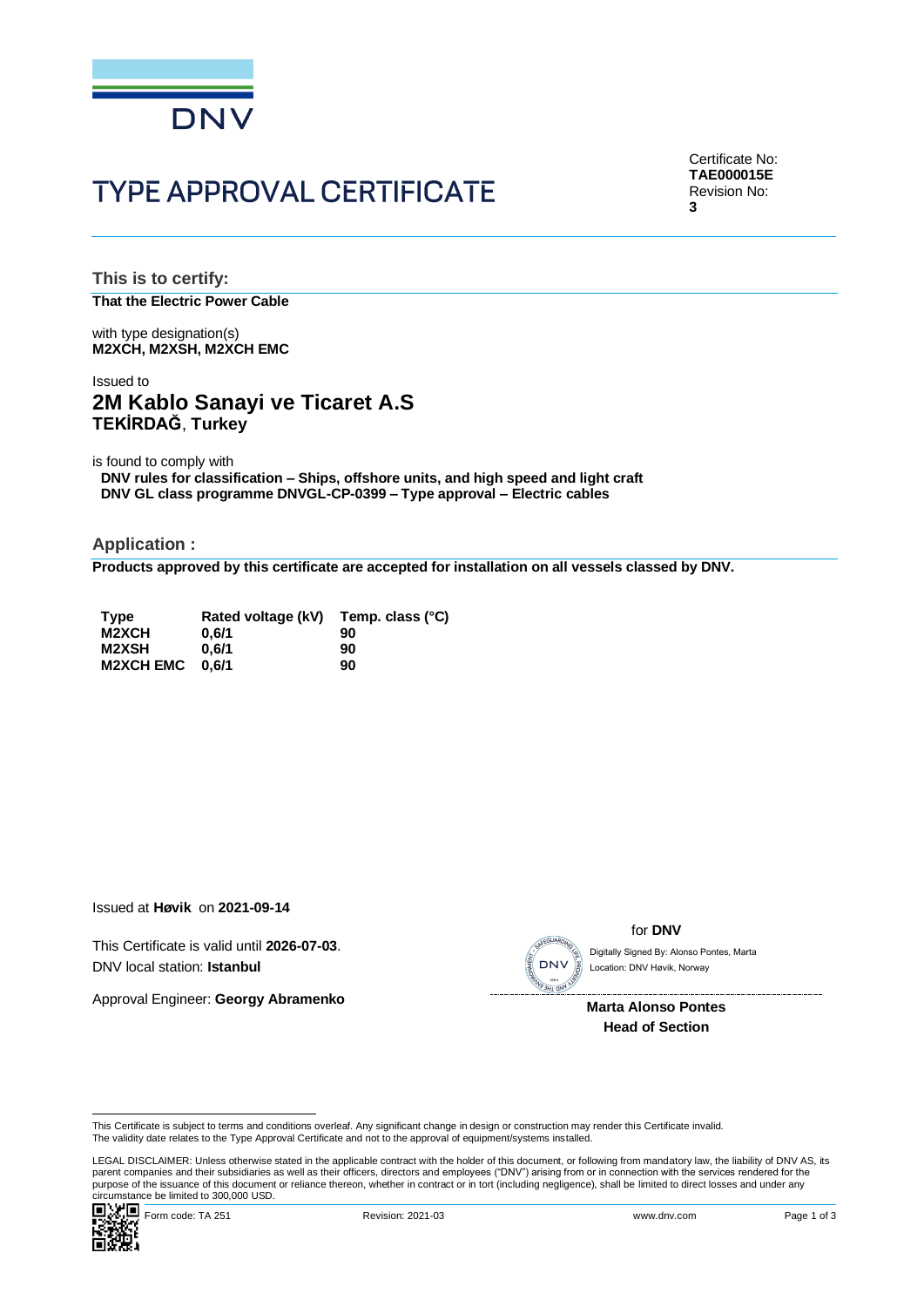

### **Product description**

M2XCH / M2XSH / M2XCH EMC 0,6/1 kV

| Construction:    |                                                                 |
|------------------|-----------------------------------------------------------------|
| Conductors:      | Plain annealed stranded copper class 2 or tinned copper class 5 |
| Core insulation: | XLPE                                                            |
| Inner sheath/    | Halogen free filler or polyester tape                           |
| separator:       |                                                                 |
| Screen / Armour: | Copper wire braiding and drain wire, or galvanized steel braid  |
| Outer sheath:    | SHF <sub>1</sub>                                                |

| No of Elements:              | Cross sectional area $\lceil mm^2 \rceil$                   |  |  |
|------------------------------|-------------------------------------------------------------|--|--|
|                              | 1,0 1,5 2,5 4 6 10 16 25 35 50 70 95 120 150 185 240<br>300 |  |  |
| 2, 3, 4                      | 1,0 1,5 2,5 4 6 10 16 25 35 50 70 95 120 150 185 240        |  |  |
| 5, 7, 12, 16, 19, 24, 27, 37 | 1,0 1,5 2,5                                                 |  |  |

### **Application/Limitation**

The requirements of SOLAS Amendments Chapter II-1, Part D, Reg. 45, 5.2 (provision to be taken to limit Fire Propagation along Bunches of Cables or Wires) are fulfilled without any additional measures.

# **Type Approval documentation**<br>Data sheet: 2M Kablo datasheet re

2M Kablo datasheet ref. no. 0153-15, date 08.04.2015, datasheet 0151-1-15, date 18.05.2015. Test reports: 2M Kablo test reports, ref. techdocs 24-32, received 03.06.2016, techdoc 19, received 04.09.2019 Statement of design description change dated 24.05.2021

#### **Tests carried out**

| <b>Standard</b> | <b>Issued</b> | <b>General description</b>                           | Limitation                  |
|-----------------|---------------|------------------------------------------------------|-----------------------------|
| IEC 60092-350   | 2014-08       | General construction and test methods of power,      |                             |
|                 |               | control and instrumentation cables for shipboard     |                             |
|                 |               | and offshore applications                            |                             |
| IEC 60092-360   | 2014-04       | Electrical installations in ships - Part 360:        |                             |
|                 |               | Insulating and sheathing materials for shipboard     |                             |
|                 |               | and offshore units, power, control, instrumentation  |                             |
|                 |               | and telecommunication cables.                        |                             |
| IEC 60092-353   | 2016-09       | Electrical installations in ships - Part 353: Power  |                             |
|                 |               | cables for rated voltages 1 kV and 3 kV              |                             |
| IEC 60332-3-22  | 2018-07       | Tests on electric and optical fibre cables under     | <b>Bunch test</b>           |
|                 |               | fire conditions - Part 3-22: Test for vertical flame | Category A                  |
|                 |               | spread of vertically-mounted bunched wires or        |                             |
|                 |               | cables - Category A                                  |                             |
| IEC 60332-1-2   | 2006-07       | Tests on electric cables under fire conditions.      |                             |
|                 |               | Test for vertical flame propagation for a single     |                             |
|                 |               | insulated wire or cable.                             |                             |
| IEC 60754-1     | 2011-11       | Test on gases evolved during combustion of           | Low Halogen:                |
|                 |               | materials from cables - Determination of the         | <0,5% Halogen               |
|                 |               | amount of halogen acid gas                           |                             |
| IEC 60754-2     | $2011 - 11$   | Test on gases evolved during combustion of           | Halogen free:               |
|                 |               | materials from cables - Determination of the         | pH > 4,3                    |
|                 |               | degree of acidity of gases evolved during the        | Conductivity $<$ 10 $\mu$ S |
|                 |               | combustion of materials taken from electric cables   |                             |
|                 |               | by measuring pH and conductivity                     |                             |
| IEC 61034-1/2   | 2013-07/09    | Measurement of smoke density of cables               | Low smoke                   |
|                 |               | burning under defined conditions -                   |                             |